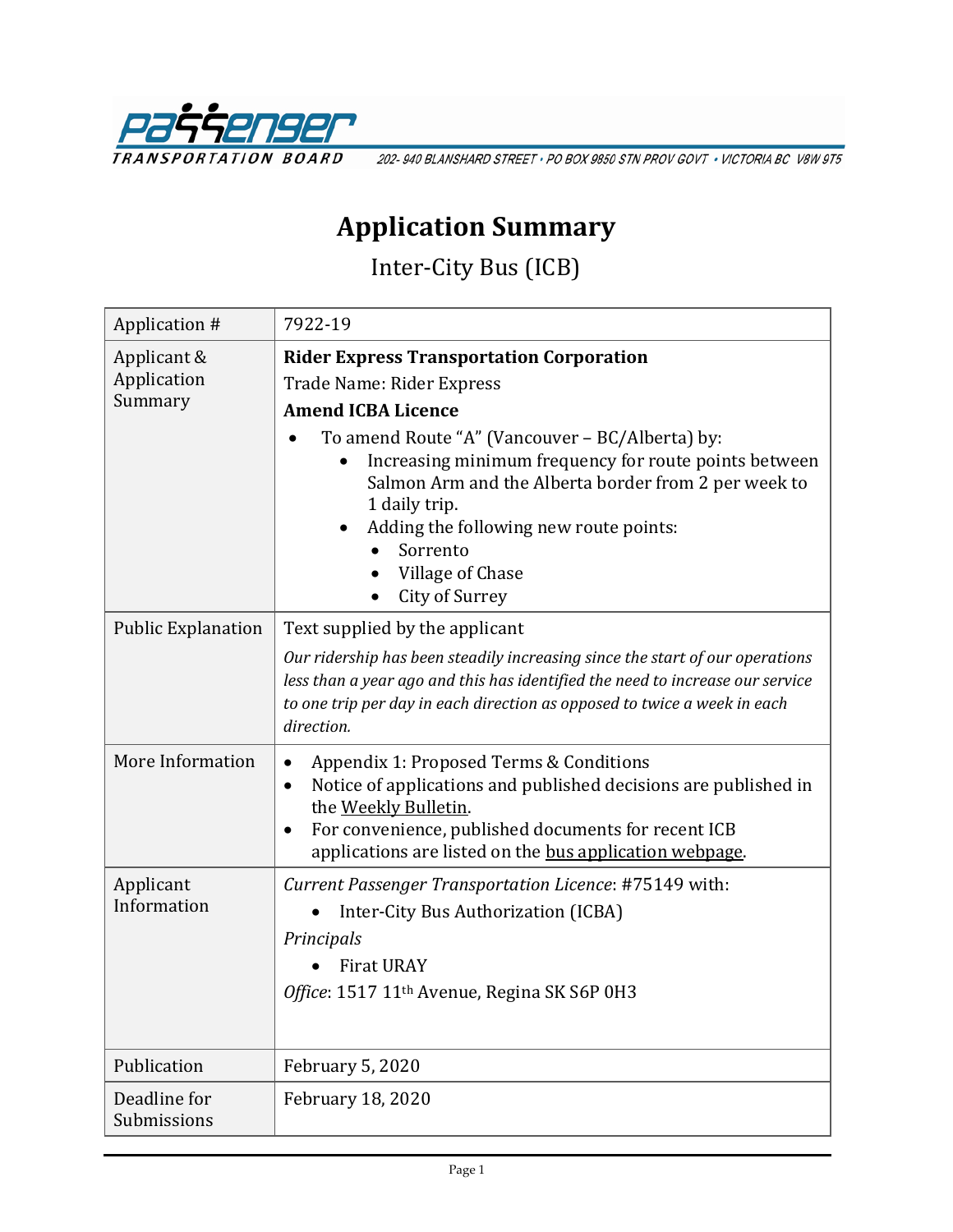## **Appendix 1**

## **Rider Express Transportation Corporation** Rider Express

## **Special Authorization & Proposed Terms & Conditions of Licence**

The applicant seeks approval of amendments to its Inter-City Bus Authorization (ICBA) that, if approved in whole, will contain the terms and condition set out below.

| <b>Special Authorization</b><br><b>INTER-CITY BUS AUTHORIZATION (ICBA)</b><br><b>Terms &amp; Conditions</b> |                                                                                                                                                                                                                                                                                               |  |
|-------------------------------------------------------------------------------------------------------------|-----------------------------------------------------------------------------------------------------------------------------------------------------------------------------------------------------------------------------------------------------------------------------------------------|--|
| <b>Definitions</b>                                                                                          | "Board" means the Passenger Transportation Board<br>"Registrar" means the Registrar, Passenger Transportation                                                                                                                                                                                 |  |
| A. Legislative Requirements                                                                                 |                                                                                                                                                                                                                                                                                               |  |
| <b>Vehicle Identifiers</b>                                                                                  | Each motor vehicle operated under this authorization must display, at the<br>times and in the form and manner required by the Registrar, a vehicle<br>identifier that is:<br>(a) issued to the licensee by the Registrar; or<br>(b) authorized by the Registrar to be issued by the licensee. |  |
| <b>B.</b> Services                                                                                          |                                                                                                                                                                                                                                                                                               |  |
| Accessibility                                                                                               | Accessible inter-city bus services must be available to persons with<br>mobility aids within 72 hours of receiving a request for an accessible<br>inter-city bus.                                                                                                                             |  |
| <b>Services</b>                                                                                             | Transportation of passengers must be provided:<br>(a) on a scheduled basis; and<br>(b) in accordance with minimum frequencies and other terms and<br>conditions of licence that apply to the routes and route points.                                                                         |  |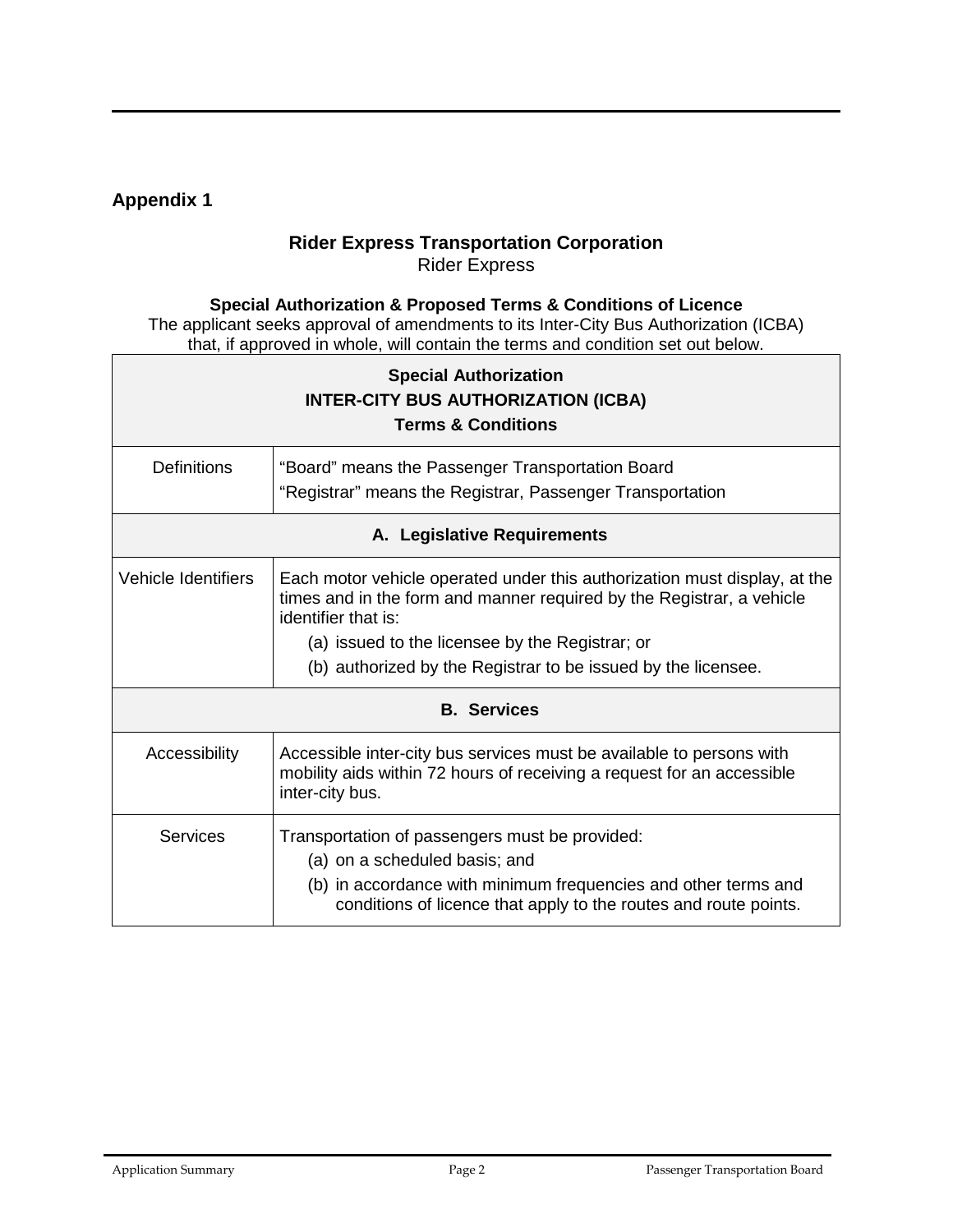| Schedules          | The licence holder must publish, in a manner accessible to the general<br>public, a schedule for each route with the time and location of each stop;<br>and must carry in each vehicle a copy of the schedule that the vehicle is<br>following.                                                                                                                                                                                                                                                                                                                                                      |
|--------------------|------------------------------------------------------------------------------------------------------------------------------------------------------------------------------------------------------------------------------------------------------------------------------------------------------------------------------------------------------------------------------------------------------------------------------------------------------------------------------------------------------------------------------------------------------------------------------------------------------|
| Service Exception  | Routes may only be operated on a "pre-booked" or "reservation required"<br>basis if the route points are:<br>(a) designated as reservation required in the licence;<br>(b) identified as pre-booked or reservation required in all current;<br>published schedule information; and<br>When these conditions are met and when no reservations have been<br>received for pick up or drop off at one or more points on the route by the<br>time service is scheduled to be provided, the licence holder has the<br>option of not providing service to those points that would otherwise be<br>required. |
| Alternative Points | The licence holder may pick up or drop off passengers at any location,<br>municipality or unincorporated area that is between the terminating<br>points and along the highway corridors for the inter-city bus routes<br>below.                                                                                                                                                                                                                                                                                                                                                                      |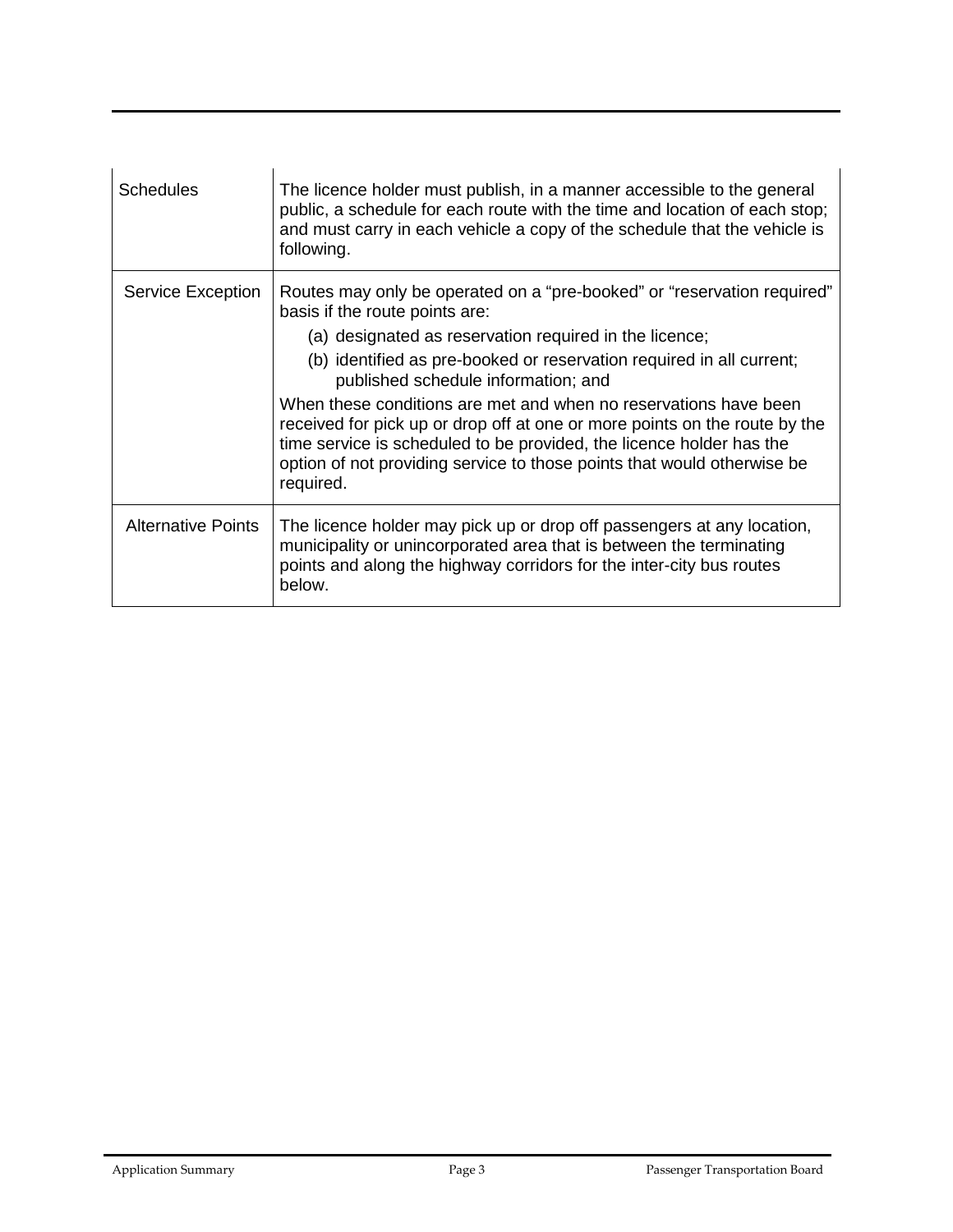| <b>Route A</b>              |                                                           |  |
|-----------------------------|-----------------------------------------------------------|--|
| <b>Terminating Point 1:</b> | Alberta Border & Hwy 1                                    |  |
| Terminating Point 2:        | <b>City of Vancouver</b>                                  |  |
| Corridors:                  | Highway 1: Vancouver - Hope<br>Highway 5: Hope - Kamloops |  |
| <b>Route Points</b>         | Minimum Frequencies (in each direction)                   |  |
| Alberta Border & HWY 1      | n/a                                                       |  |
| Town of Golden              | 1 per day 2 per week                                      |  |
| City of Revelstoke          | 1 per day 2 per week                                      |  |
| <b>District of Sicamous</b> | 1 per day 2 per week                                      |  |
| City of Salmon Arm          | 1 per day 2 per week                                      |  |
| Sorrento                    | 1 per day                                                 |  |
| <b>Village of Chase</b>     | 1 per day                                                 |  |
| City of Kamloops            | 1 per day                                                 |  |
| <b>City of Merritt</b>      | 1 per day                                                 |  |
| District of Hope            | 1 per day                                                 |  |
| City of Chilliwack          | 1 per day                                                 |  |
| City of Abbotsford          | 1 per day                                                 |  |
| <b>City of Surrey</b>       | 1 per day                                                 |  |
| City of Vancouver           | 1 per day                                                 |  |